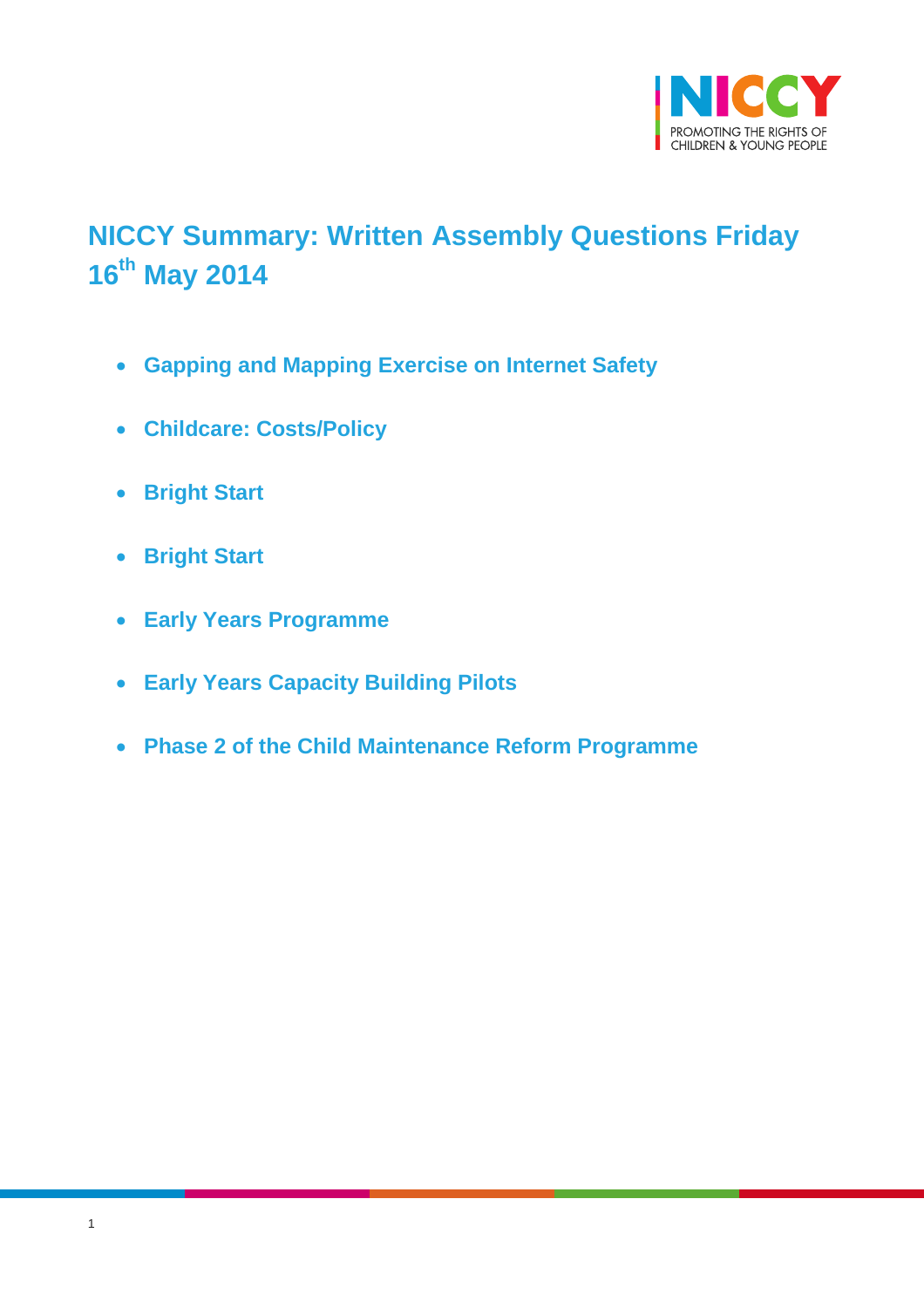

## **Office of the First Minister and deputy First Minister**

#### <span id="page-1-0"></span>**Gapping and Mapping Exercise on Internet Safety**

**Mrs Overend** asked the First Minister and deputy First Minister when the report on the Gapping and Mapping Exercise on Internet Safety was given to the Safeguarding Board NI for amendment; and when they expect to publish its findings. (AQW 31637/11-15)

**Mr P Robinson and Mr M McGuinness:** OFMDFM wrote to the Safeguarding Board for Northern Ireland (SBNI) on 10 December 2013 to establish whether, in its capacity as the statutory body charged with safeguarding children, it would be willing to carry out an assessment on the risks identified in the Gapping and Mapping Exercise. At that stage, the Department only provided the SBNI with a copy of the template which was used to carry out the exercise rather than the full report until we had obtained their agreement to carry out the assessment. This issue was raised during the recent Assembly debate on 10 February 2014 to mark Safer Internet Day and Junior Ministers have now written to the Speaker to provide clarification around this issue.

<span id="page-1-1"></span>Officials met with the SBNI on 10 March 2014 and a letter has now been issued to DHSSPS to ask it to commission the SBNI to carry out the assessment. The safety of children is our paramount concern and we want to make sure that any action we take will not expose children to additional risk. As a result, we are also asking DHSSPS to request advice from the SBNI on whether it is appropriate to publish the gap analysis report at any stage.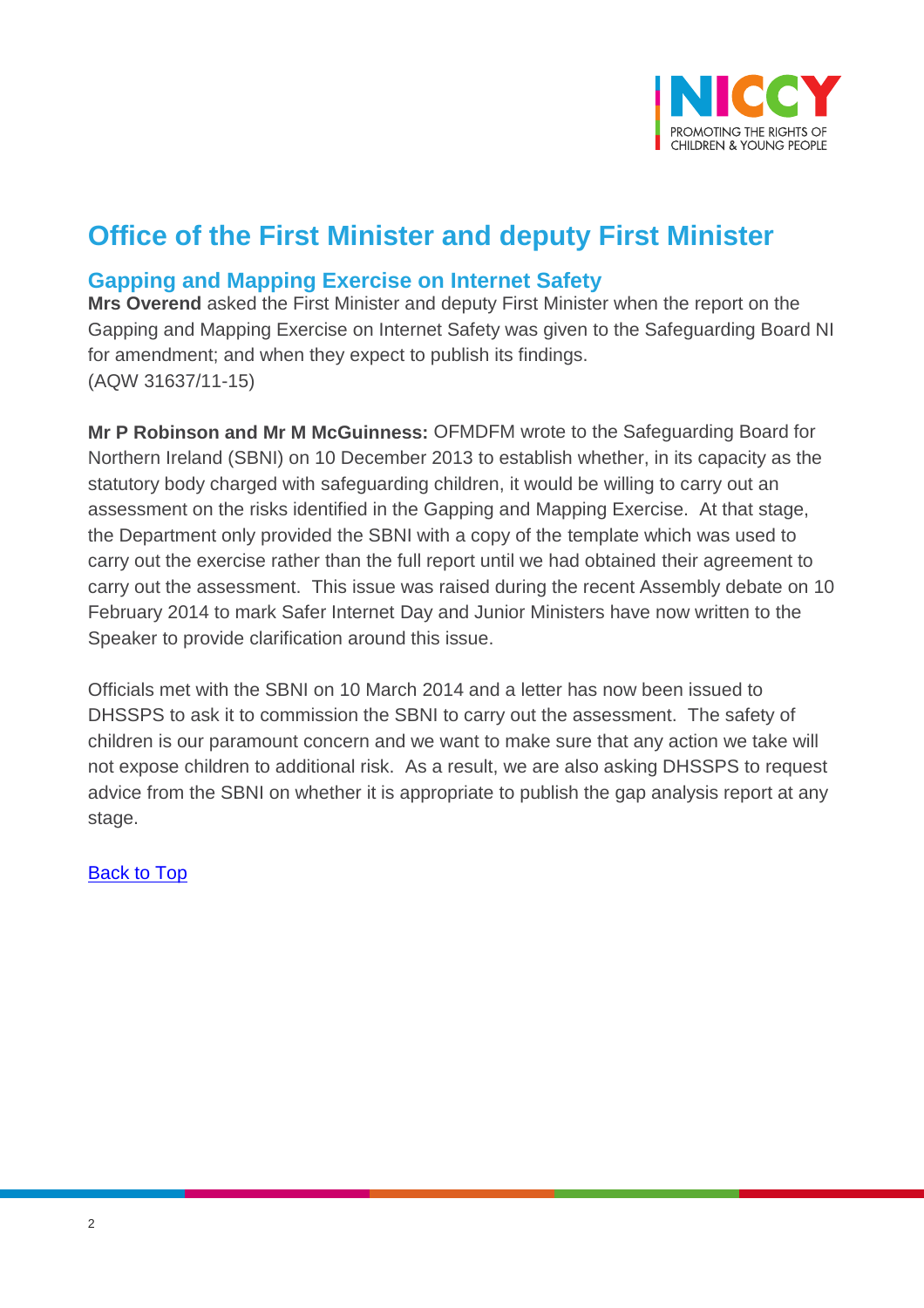

### **Childcare: Costs/Policy**

**Mrs Cochrane** asked the First Minister and deputy First Minister how the recent 2014 UK Budget announcement on help with childcare costs will affect their childcare policy. (AQO 5998/11-15)

**Mr P Robinson and Mr M McGuinness:** The first phase of the Bright Start School Age Childcare Strategy will promote current government assistance with the costs of childcare (childcare vouchers and the childcare element of tax credits) with a view to increasing local levels of uptake. A particular focus will be on encouraging parents who use childcare services supported under Bright Start to avail of the type of financial assistance most suited to their needs. We are aware of the Coalition Government's plans to introduce a tax-free childcare scheme and we are currently considering this in the local context.

#### [Back to Top](#page-0-0)

#### <span id="page-2-0"></span>**Bright Start**

**Mr F McCann** asked the First Minister and deputy First Minister for an update on the Bright Start childcare scheme. (AQO 6004/11-15)

**Mr P Robinson and Mr M McGuinness:** The Bright Start School Age Childcare Grant Scheme was launched on 27 March 2014 and is currently open to applicants. The Scheme aims to create or sustain up to 7,000 school age childcare places by assisting current and prospective childcare providers. These envisaged childcare places will begin to address the need for additional school age childcare services. The Grant Scheme will assist childcare settings serving disadvantaged and rural communities, and settings based on the schools estate. The first letters of offer are expected to be issued in the autumn.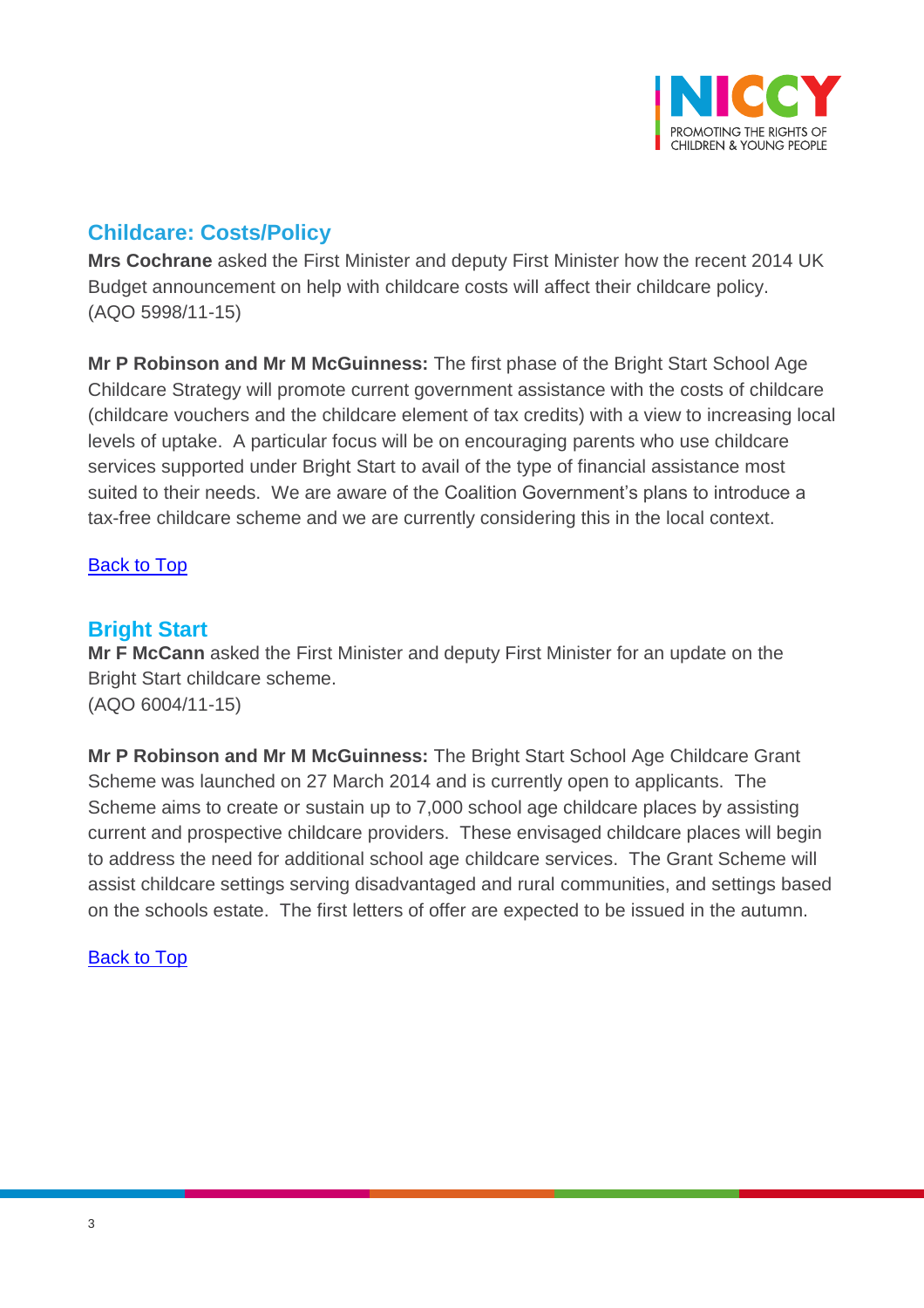

### <span id="page-3-0"></span>**Bright Start**

**Mr Newton** asked the First Minister and deputy First Minister how the proposed 8,000 childcare places under Bright Start will be created and sustained. (AQO 6005/11-15)

**Mr P Robinson and Mr M McGuinness:** The Bright Start School Age Childcare Grant Scheme aims to create or sustain up to 7,000 school age childcare places by assisting current and prospective childcare providers. These childcare places will begin to address current unmet need for school age childcare services.

The Grant Scheme was launched on 27 March 2014 and is open to applicants. A second grant scheme – to create up to 1,000 new childminder places in rural areas – is currently in development with a view to launching later in the year.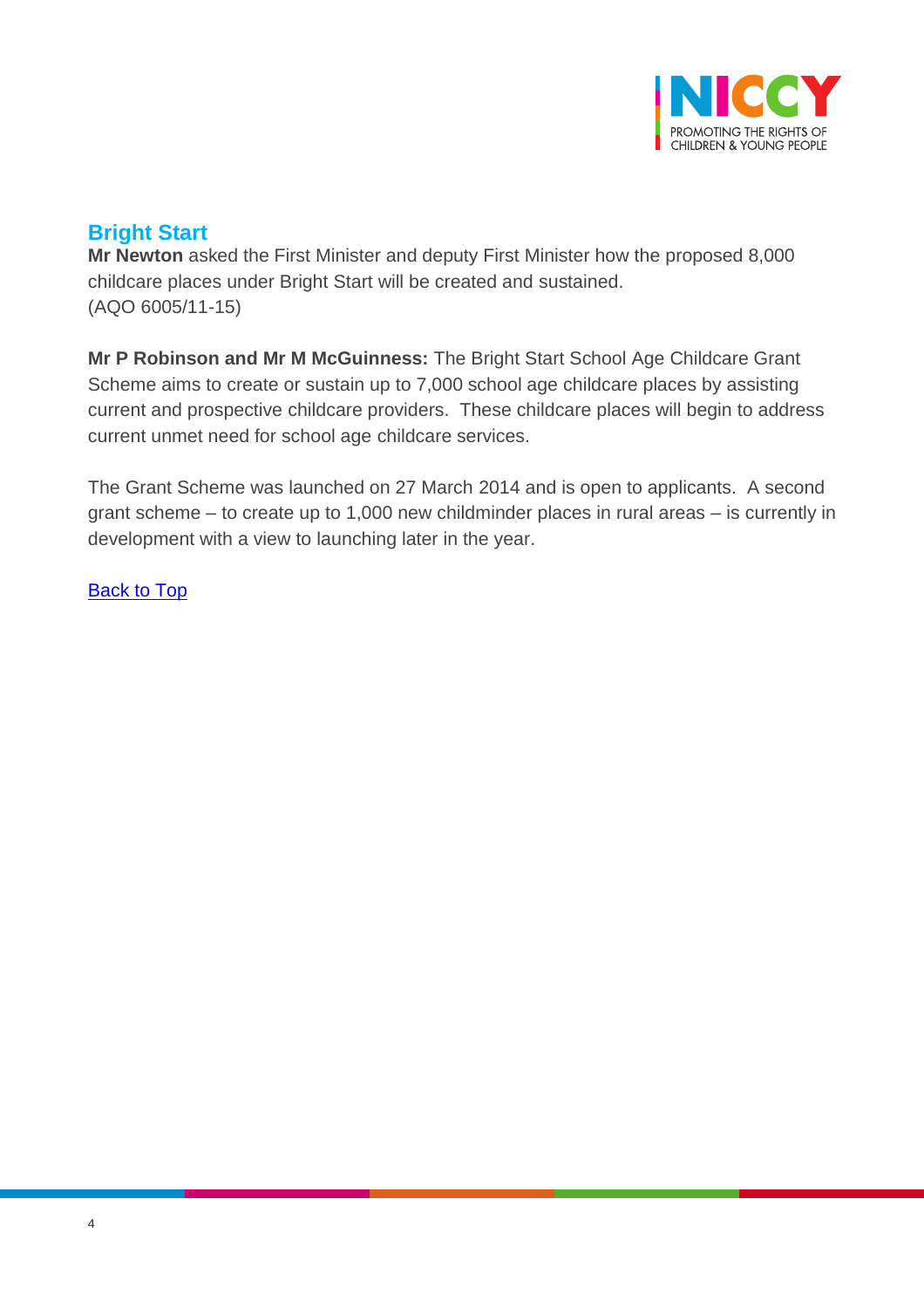

## **Department of Education**

#### <span id="page-4-0"></span>**Early Years Programme**

**Mrs McKevitt** asked the Minister of Education to detail the benefits of the pilot Early Years programme to date. (AQW 33046/11-15)

**Mr O'Dowd (The Minister of Education):** The Education and Training Inspectorate (ETI) have been involved in ongoing evaluation of the Early Years pilot and to date the feedback has been positive. After the first full year of operation of the pilot, ETI indicated that considerable progress had been made and that there was evidence of very good practice developing across the range of pilot settings. ETI also indicated that some evidence showed that, as a result of the work of the pilot teams with parents, there had been a dramatic impact on the home lives of children involved. Some settings reported to ETI that the training is the best that has been provided and that the opportunities for clustering and whole setting training have been invaluable. A number of stakeholders, including various early years' specialists and an attached Health Visitor, have reported their views on the benefits of the pilot to date and again feedback has been positive. Some of their comments have indicated that staff are better informed, can recognise needs early and can put in place appropriate strategies to help.

<span id="page-4-1"></span>The pilot is funded to continue over the summer months and is due to finish in the settings at the end of September 2014 when it will move into its evaluation phase. As well as evaluative work conducted within the pilot, the Education and Training Inspectorate (ETI) will complete an independent report following the end of December 2014.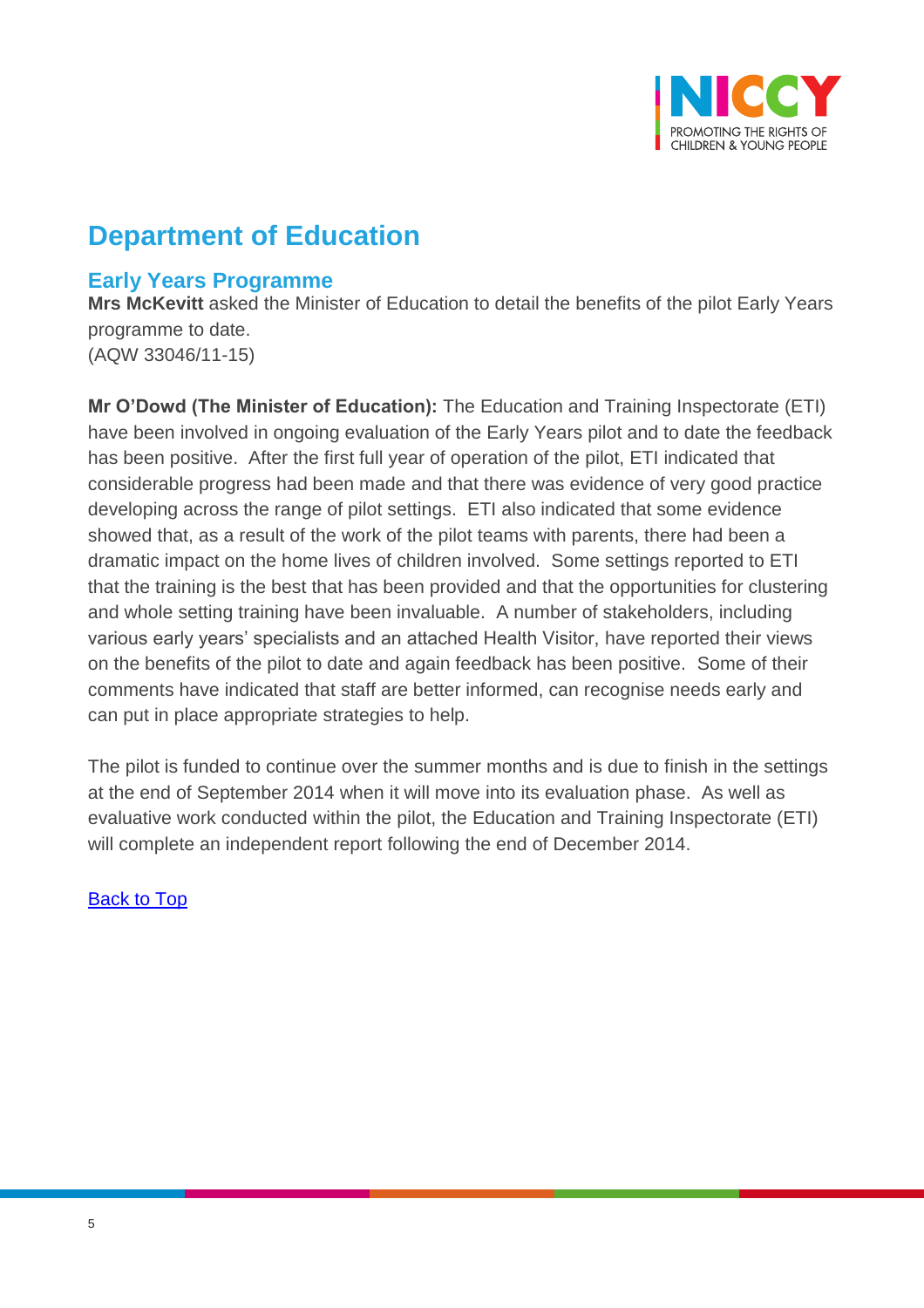

### **Early Years Capacity Building Pilots**

**Mr Kinahan** asked the Minister of Education whether the multi-disciplinary teams put in place to deliver Special Educational Needs Early Years Capacity Building pilot projects will be kept together to continue their work during the evaluation phase once the pilots have been completed. (AQW 33098/11-15)

**Mr O'Dowd:** The Early Years pilot is due to end in the pre-school settings at the end of September 2014 and will be followed by an evaluation phase ending in December 2014. Following on from this, a full evaluation of the pilot will be completed by the Education and Training Inspectorate (ETI).

In preparation for the Early Years pilot ending in September, DE in conjunction with the Education and Library Boards will consider the possibility of any interim arrangements that might be made, subject to the availability of funding. Decisions on what might be the future shape of SEN early years provision beyond the pilot stage will not be made until the final ETI evaluation has been considered.

Whilst I recognise the importance of collaborative working, there is no provision for the continuation, beyond September 2014, of the pilot multi-disciplinary teams as they currently stand.